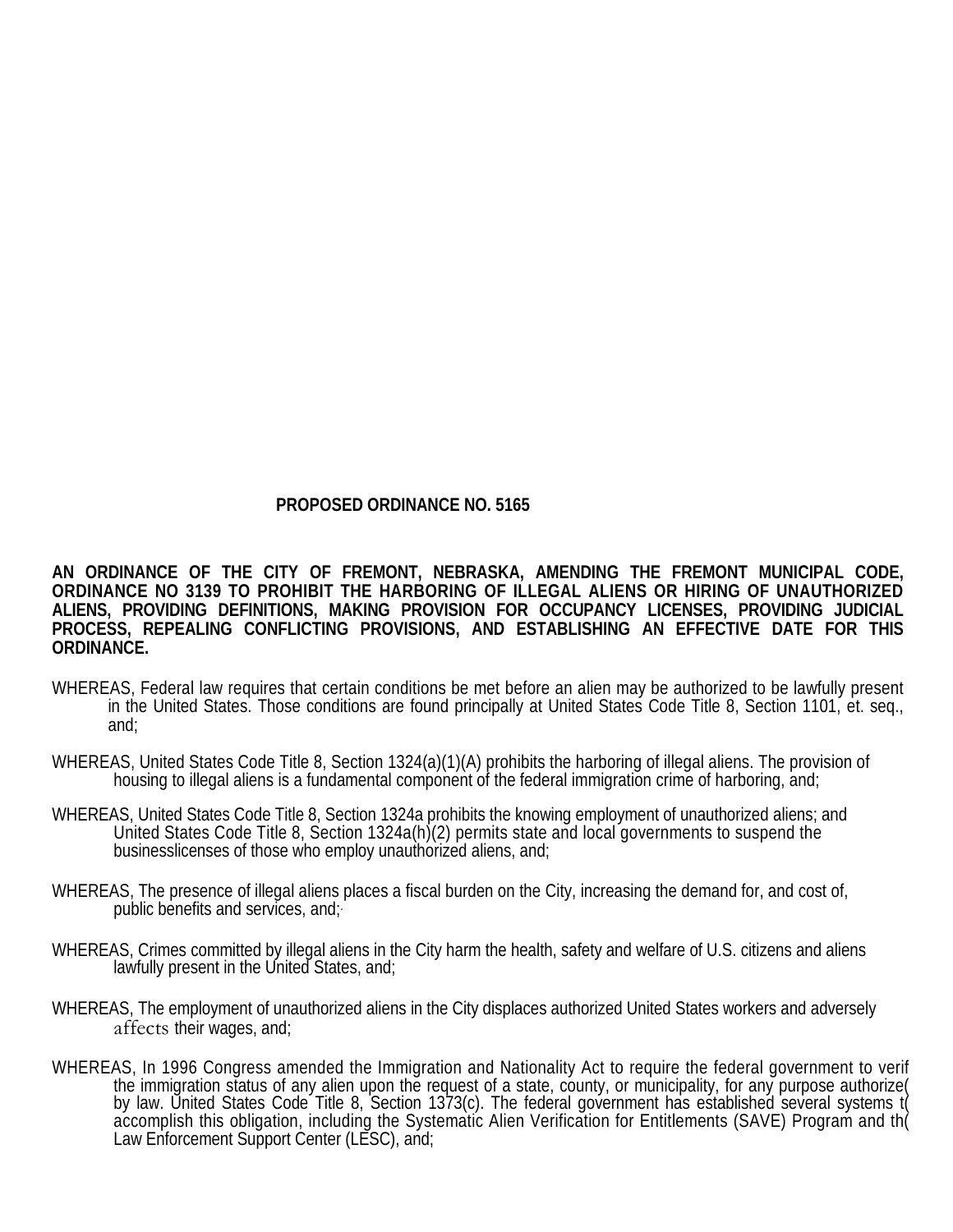- aliens and prohibiting the knowing employment of unauthorized aliens, and; WHEREAS, This Ordinance is in harmony with the congressional objectives of prohibiting the knowing harboring of illegal
- WHEREAS, The Secretary of the U.S. Department of Homeland Security has specifically praised and encouraged those states and localities that require employers to participate in the E-Verify Program, and;
- WHEREAS, The City of Fremont shall not construe this ordinance to prohibit the rendering of emergency medical care, emergency assistance, or legal assistance to any person.

# **BE** IT **THEREFORE ORDAINED BY** THE MAYOR AND COUNCIL OF THE CITY OF FREMONT, NEBRASKA:

SECTION 1. That a new section §6-428 be added to the Fremont Municipal Code Ordinance No. 3139 to provide as follows:

**§6-428 Harboring or** Hiring Illegal Aliens, Prohibited.

 **1. DEFINITIONS:** For the purposes of this Ordinance, the following terms and phrases shall have the meanings ascribed to them herein, and shall be construed so as to be consistent with state and federal law, including federal immigration law:

- United States Code Title 8, Section 1101 et seq. The City shall not conclude that an individual is an illegal alien unless and until an authorized representative of the City has verified with the federal government, *A. Illegal alien* means an alien who is not lawfully present in the United States, according to the terms of pursuant to United State Code Title 8, Section 1373(c), such individual's immigration status.
- *B. Unlawfully present in the United States* means unlawfully present in the United States according to the terms of United States Code Title 8, Section 1101 et seq. The City shall not conclude that an alien is unlawfully present in the United States unless and until an authorized representative of the City has verified with the federal government, pursuant to United States Code Title 8, Section 1373 (c), such alien's immigration status.

**Dwelling unit** means a single residential unit with living facilities for one or more persons, including space for living, sleeping, eating, cooking, bathing and sanitation, whether furnished or unfurnished, that is let or residence or apartment building, each residential unit or apartment constitutes a separate dwelling unit. rented for valuable consideration. There may be more than one rental unit on a premise. In a multifamily The term dwelling unit does not include a dormitory room at a postsecondary educational institution, a room at a shelter for the homeless or the abused, or a hotel room.

- D, **Lessor** means a person who leases or rents a dwelling unit as, or on behalf of, a landlord.
- *E. Occupant* means a person, age 18 or older, who resides at a dwelling unit. A temporary guest of an occupant is not an occupant for the purposes of this ordinance.
- *F. Unauthorized alien* means an alien who does not have authorization of employment in the United States, as defined by United States Code Title 8, Section 1324a(h)(3). The City shall not conclude that an with the federal government, pursuant to United States Code Title 8, Section 1373(c), such individual's lack of authorization of employment in the United States. individual is an unauthorized alien unless and until an authorized representative of the City has verified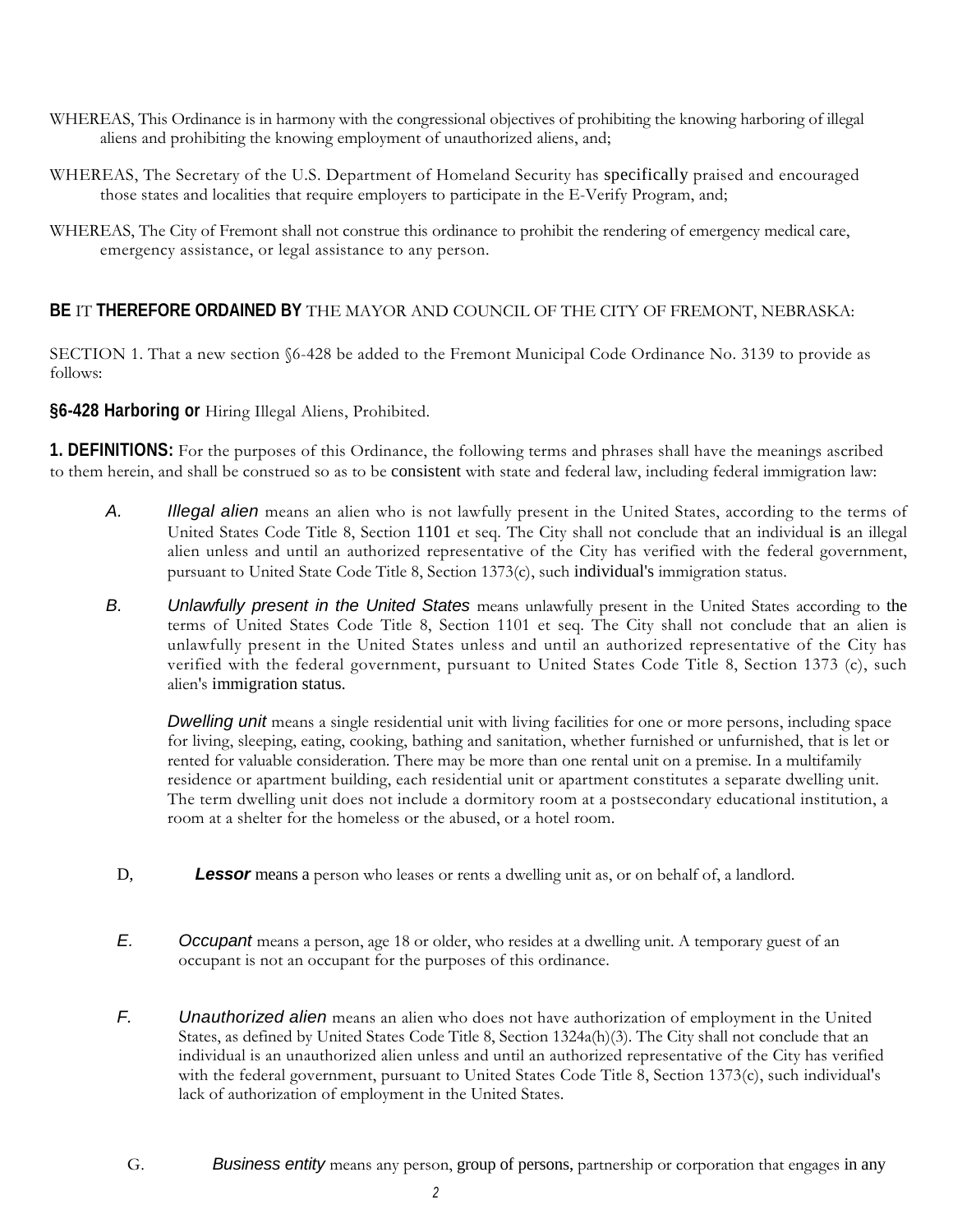establishments by one or more corporate or other organizational units, including departments or establishments operated through leasing arrangements, whether for profit or not-for-profit. The term partnerships, and corporations. The term business entity shall include both business entities that are activity, enterprise, profession or occupation for financial gain, benefit, or livelihood, and shall include all such activities, enterprises, professions, or occupations, whether preformed in one or more business entity shall include but not be limited to contractors, subcontractors, self-employed individuals, required to obtain a license or permit to conduct business in the City of Fremont, and businesses that are not required to obtain a license or permit to conduct business in the City of Fremont.

- H. *Work* means any job, task, employment, labor, personal services, or any other activity for which compensation is provided, expected, or due, including but not limited to all activities conducted by business entities.
- $1.$  Immigration Reform and Immigration Responsibility Act of 1996, P.L. 104-208, United States Code Title 1. *E-Verify Program* means the electronic verification of employment authorization program of the Illegal 8, Section 1324a, and operated by the United States Department of Homeland Security (or a successor program established by the federal government).
- J. Systematic Alien Verification for Entitlements (SAVE) Program means the electronic program created pursuant to the Immigration Reform and Control Act of 1986 (!RCA), P.L. 99-603, and the Personal Responsibility and Work Opportunity Reconciliation Act of 1996 (PRWORA), P.L. 104193, which enables a federal, state, or local government entity to confirm with the United States Department of Homeland Security an alien's immigration status (or a surnessor program or method of confirmation of immigration status established by the federal government).
- licenses and permits described under the Fremont Municipal Code, Ordinance No. 3139. *K. Business license* means any license, permit, occupation tax registration, business registration, or registration certification issued to a business entity by the City, including but not limited to all such
- L. *City* means the City of Fremont, Nebraska.

# **2. HARBORING** ILLEGAL ALIENS:

- dwelling unit, knowing or in reckless disregard of the fact that an alien has come to, entered, or remains in the United States in violation of law, unless such harboring is otherwise expressly permitted by federal law. A. It is unlawful for any person or business entity that owns a dwelling unit in the City to harbor an illegal alien in the
	- violation of law, shall be deemed to constitute harboring. To suffer or permit the occupancy of the entered, or remains in the United States in violation of law, shall also be deemed to constitute harboring. 1. For the purpose of this section, to let, lease, or rent a dwelling unit to an illegal alien, knowing or in reckless disregard of the fact that an alien has come to, entered, or remains in the United States in dwelling unit by an illegal alien, knowing or in reckless disregard of the fact that an alien has come to,
	- 2. Condition of lease. An occupant may not enter into a contract for the rental or lease of a dwelling unit in States according to the terms of United States Code Title 8, Section 1101 et seq. An occupant who is neither a U.S. citizen or national, nor an alien lawfully present in the United States, who enters into such a contract shall be deemed to have breached a condition of the lease. An occupant who is an alien who the City unless the occupant is either a U.S. citizen or national, or an alien lawfully present in the United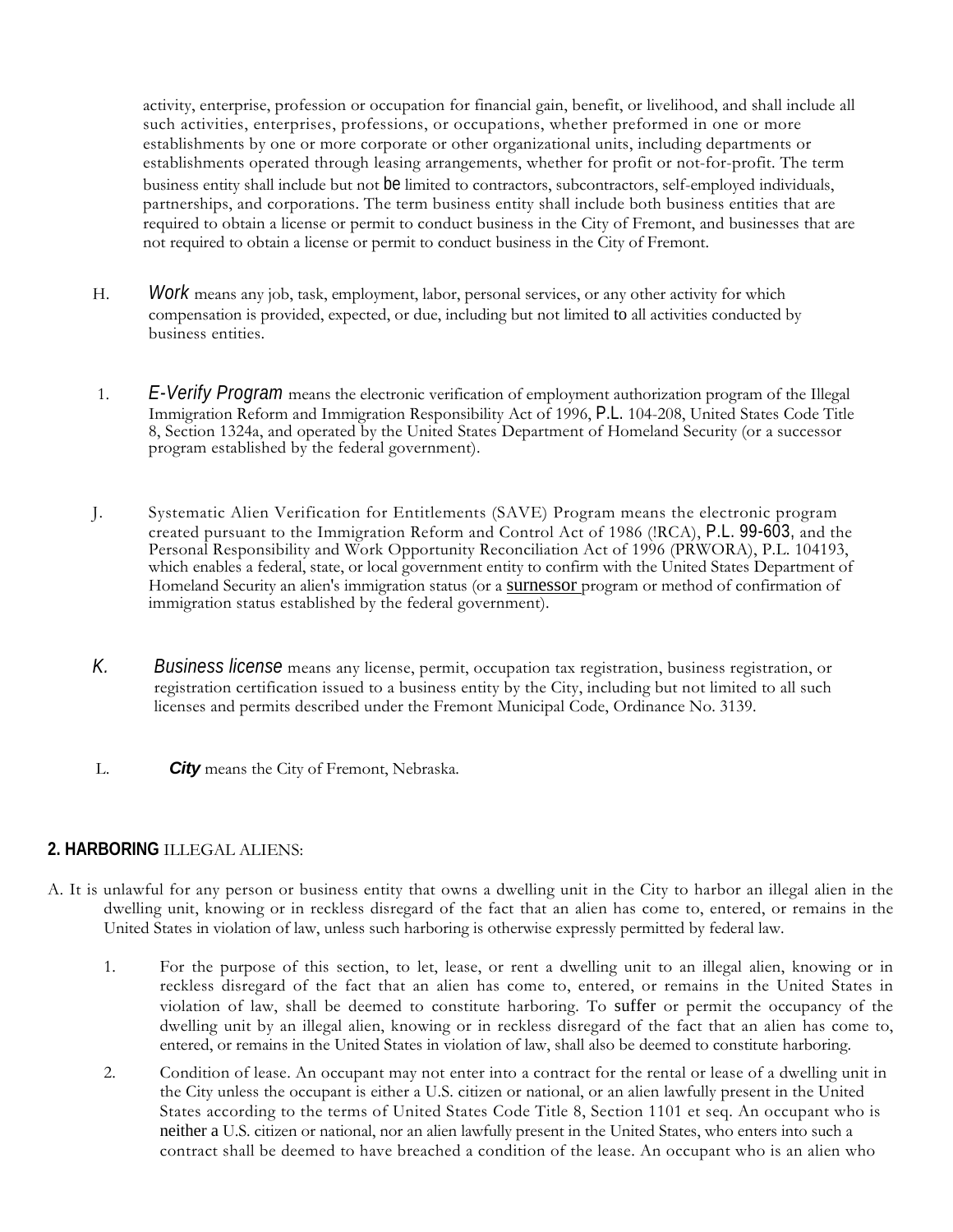subsequent to the beginning of his lease becomes unlawfully present in the United States shall be deemed to have breached a condition of the lease.

- 3. Prospective Application Only. This Ordinance shall apply only to contracts to let, lease, or rent dwelling units that are entered into and tenancies that begin after the date that the Ordinance becomes effective.
- 4. The legal obligations imposed by this Section shall be enforced through the process described in Provisions 3 and 4 of this Ordinance, below.

### **3. ISSUANCE OF OCCUPANCY LICENSES:**

- A.Prior to occupying any leased or rented dwelling unit, each occupant, age 18 or older, must obtain an occupancy license.
- the owner or manager of the dwelling unit as his agent to collect the required information and submit the required establish a procedure whereby an applicant (or designated owner or agent) may submit the required application B. It is the occupant's responsibility to submit an occupancy license application to the Fremont Police Department, pay a fee of \$5 to the City, and obtain an occupancy license. If there are multiple occupants seeking to occupy a single rental unit, each occupant must obtain his or her own license. An applicant for an occupancy license may designate application form(s), signed by the applicant, to the Fremont Police Department on the applicant's behalf. The City may form(s), signed by the applicant, via facsimile or website portal.
- C. The owner or manager of any dwelling unit must notify each prospective occupant of this requirement and shall not permit occupancy of a dwelling unit unless the occupant first obtains an occupancy license.
- D. Each occupancy license is valid only for the occupant for as long as the occupant continues to occupy the dwelling unit for which such license was applied. Any relocation to a different dwelling unit requires a new occupancy license.
- E. Applications for occupancy licenses shall be made upon forms furnished by the City for such purposes and shall require the following information:
	- (1) Full legal name of occupant;
	- (2) Mailing address of occupant;
	- (3) Address of dwelling unit for which occupant is applying, if different from mailing address;
	- (4) Name and business address of dwelling unit owner or manager;
	- (5) Date of lease commencement;
	- (6) Date of birth of occupant;
	- (7) Occupant's country or citizenship;
	- (8) Full legal name and date of birth of each minor dependent residing with occupant;
	- (9) (a) *in cases in which the applicant is a United States citizen or national,* a signed declaration that the applicant is a United States citizen or national on a form provided by the City, which notifies the applicant that knowingly making any false statement or claim that he or she is, or at any time has been, a citizen or national of the United States, with the intent to obtain a state benefit or service is a crime under United States Code Title 18, Section 1015(e);

#### Or

 United States (examples include, but are not limited to: resident alien card number, visa number, "A" *(b) in cases in which the applicant is not a United States citizen or national,* an identification number assigned by the federal government that the occupant believes establishes his lawful presence in the number, 1-94 registration number, employment authorization number, or any other number on a document issued by the U.S. Government). If the alien does not know of any such number, he shall so declare. *Such* a *declaration shall be sufficient to satisfy this requirement.*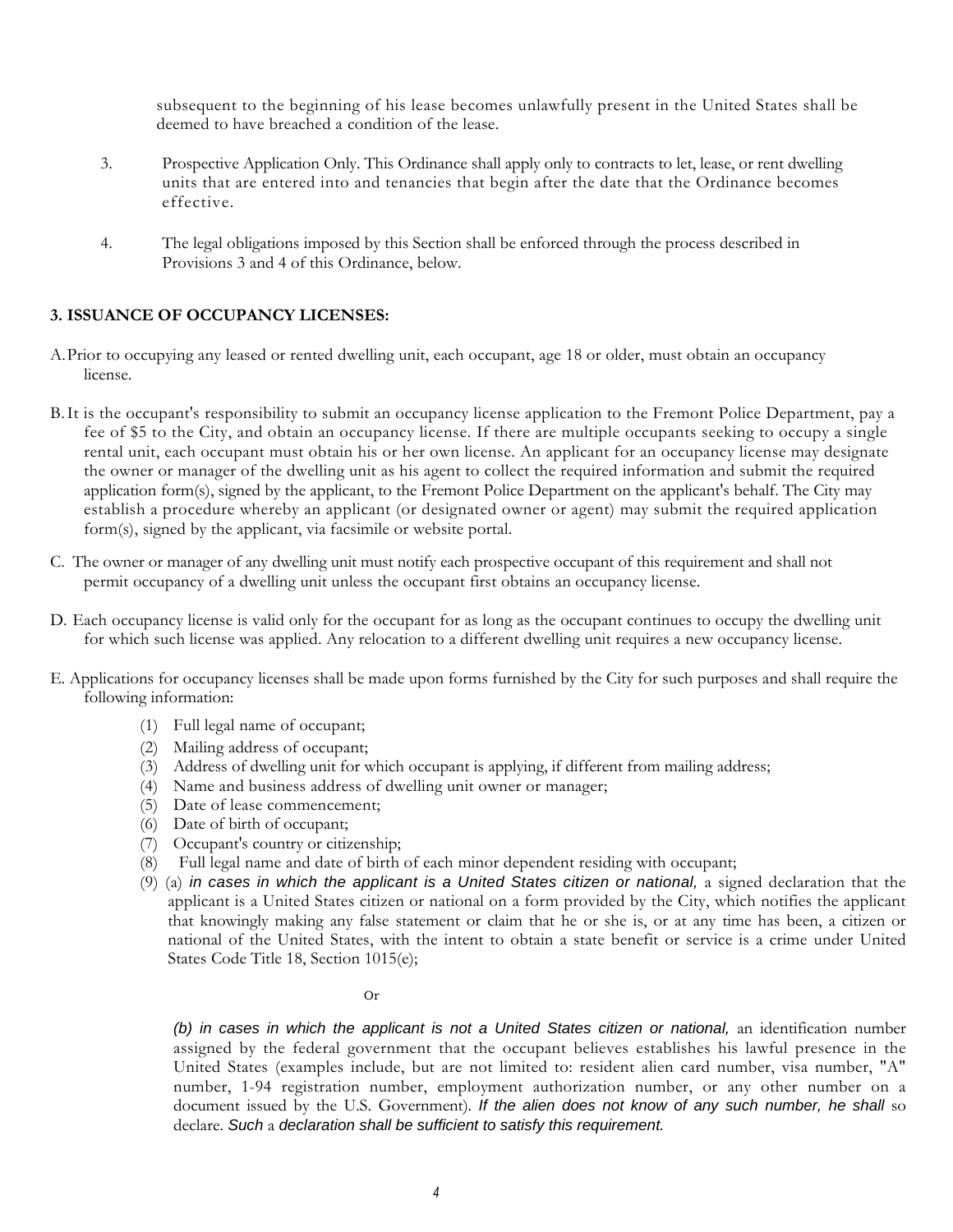- immediately issue an occupancy license. The City shall not deny an occupancy license to any occupant who submits a F. Upon receipt of a complete signed application and the payment of the application fee as set forth above, the City shall completed application and pays the application fee.
- G. All information contained in occupancy license applications shall be maintained as confidential by the City, except that the information provided on an application may be disclosed to other government entities where authorized by law, pursuant to United States Code Title 8, Section 1373.
- H. It shall be a violation of this section for a lessor to lease or rent a dwelling unit without obtaining and retaining a copy of the occupancy license of every known occupant of the dwelling unit.
- I. It shall be a violation of this section for a lessor to lease a dwelling unit without including in the terms of the lease a provision stating that occupancy of the premises by a person, age 18 or older, who does not hold a valid occupancy license constitutes an event of default under the lease.
- terminate a lease or tenancy to knowingly permit an occupant to occupy a dwelling unit without a valid occupancy J. It shall be a violation of this section for a landlord or any agent of a landlord with authority to initiate proceedings to license. It is a defense to a prosecution under this paragraph that the landlord or agent has commenced and diligently pursued such steps as may be required under the applicable law and lease provisions to terminate the lease or tenancy.
- K. Any person who violates this section shall be subject to a fine of \$100 for each such violation, upon conviction in the County Court for Dodge County.
- L. The lease or rental of a dwelling unit without obtaining and retaining a copy of the occupancy license of every known obtained and retained, and for each day of such occupancy, beginning on the 46<sup>th</sup> day after the date of a revocation occupant, age 18 or older, shall be a separate violation for each occupant in a dwelling unit for which no license is notice under Section 5.

# **4.** ENFORCEMENT OF HARBORING AND OCCUPANCY PROVISIONS

 enforce the requirements of this Ordinance as follows. Notwithstanding any other provision of this Ordinance, the Fremont Police Department (Hereinafter "Department") shall

- either a citizen or a national of the United States, the Department shall, pursuant to Title 8, United States Code, the United States. The Department shall submit to the federal government the identity and immigration status information contained on the application for the occupancy license, along with any other information requested by Alien Verification for Entitlements (SAVE) Program operated by the U.S. Department of Homeland Security, or utilize any other process or system designated by the federal government. A. Promptly after issuance of an occupancy license to any occupant who has not declared himself or herself to be Section 1373(c), request the federal government to ascertain whether the occupant is an alien lawfully present in the federal government. The Department may enter into a memorandum of understanding to use the Systematic
- B. If the federal government reports that the occupant is not lawfully present in the United States, the Department shall send a deficiency notice to the occupant, at the address of the dwelling unit shown on the application for the occupant may seek to obtain a correction of the federal government's records and/or provide additional occupancy license. The deficiency notice shall state that on or before the 60th day following the date of the notice, information establishing that the occupant is lawfully present in the United States. If the occupant provides such additional information, the Department shall promptly submit that information to the federal government. The occupant may also submit information directly to the federal government.
- of the occupant, or that the federal government's ascertainment of immigration status is tentative, the Department shall take no further action until final ascertainment of the immigration status of the occupant is received from the federal government. The Department shall not attempt to make an independent determination of any occupant's immigration status. If the federal government notifies the Department that more information is required before the federal government can issue a final ascertainment of the occupant's immigration status, or that the occupant C. If the federal government notifies the Department that it is unable to conclusively ascertain the immigration status may contest the federal government's ascertainment of status, the Department shall notify the occupant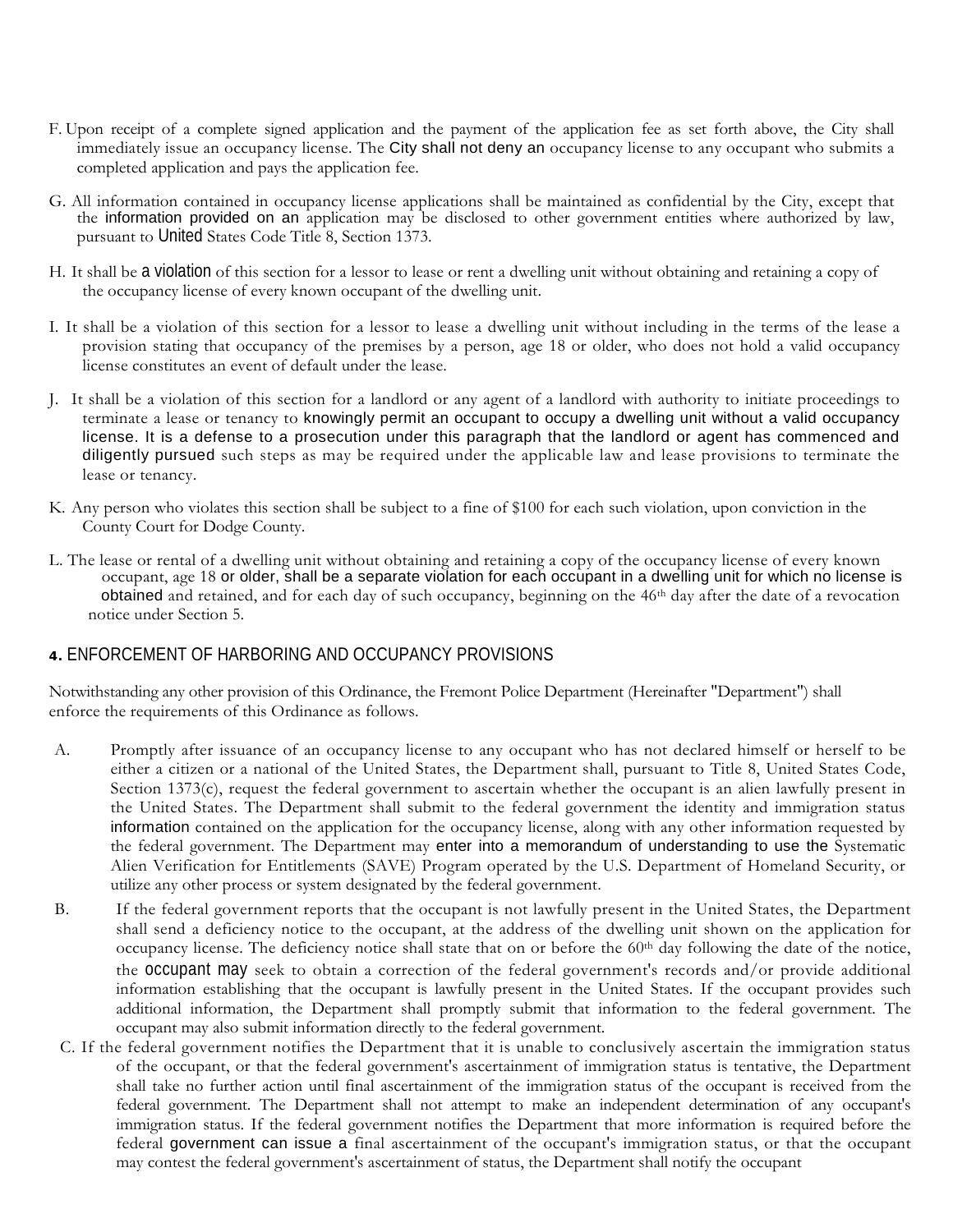accordingly.

- D. No earlier than the 61st day after a deficiency notice has been sent to an occupant, the Department shall again make an inquiry to the federal government seeking to ascertain the immigration status of the occupant. if the federal government reports that the occupant is an alien who is not lawfully present in the United States, the revoke the occupant's occupancy license effective 45 days after the date of the revocation notice. Department shall send a revocation notice to both the occupant and the lessor. The revocation notice shall
- E. The terms of this section shall be applied uniformly, and enforcement procedures shall not differ based on a person's race, ethnicity, religion, or national origin.
- F. Judicial review shall also be available as follows:
	- 1. Any landlord or occupant who has received a deficiency notice or a revocation notice may seek pre- deprivation or post-deprivation judicial review of the notice by filing suit against the City in a court of competent jurisdiction.
	- 2. In the event that such a suit is filed prior to or within fifteen days after the date of the relevant revocation notice, if any, revocation shall be automatically stayed until final conclusion of judicial review.
	- 3. The landlord or occupant may seek judicial review of the question of whether the Department complied with the provisions of this Ordinance or other relevant provisions of federal, state, or City law, or the question of whether the occupant is an alien not lawfully present in the United States, or of both such questions.
	- 4. In a suit for judicial review in which the question of whether the occupant is an alien not lawfully present in question, the court shall defer to any conclusive ascertainment of immigration status by the federal the United States is to be decided, that question shall be determined under federal law. In answering the government.
	- previously provided by the federal government. The court may, either sua sponte or at the request of a 1373(c). The most recent ascertainment of the immigration status of an individual by the federal government shall create a rebuttable presumption as to the individual's immigration status. 5. The court may take judicial notice of any ascertainment of the immigration status of the occupant party, request the federal government to provide, in automated, documentary, or testimonial form, a new ascertainment of the immigration status of the occupant pursuant to United States Code Title 8, Section

# **5. BUSINESS LICENSES, CONTRACTS OR GRANTS; THE E-VERIFY PROGRAM.**

- A. it is the policy of the City to discourage business entities from knowingly recruiting, hiring for employment, or continuing to employ any person who is an unauthorized alien to perform work within the City.
- B. This Section shall not apply to the hiring of an independent contractor by a business entity, or to the intermittent hiring of casual labor for domestic tasks customarily performed by the residents of a dwelling. Such independent be fully consistent with United States Code Title 8, Section 1324a, and with all other applicable provisions of contractors or Laborers are not employees within the meaning of this Section. This Section shall be interpreted to federal law.
- C. An authorized representative of any business entity that applies for any business license or permit in the City, or is awarded a contract for work to be performed in the City, or applies for any grant or loan from the City shall be required to execute an affidavit to the effect that the business entity does not knowingly employ any person who is an unauthorized alien, The business entity shall also provide documentation confirming that the business entity has registered in the E-Verify Program. Compliance with this section shall be a condition of any license or permit granted by the City, any contract awarded by the City and of any grant or loan given by the City.
- D. All agencies of the City shall register in the E-Verify Program and use the EVerify Program to verify the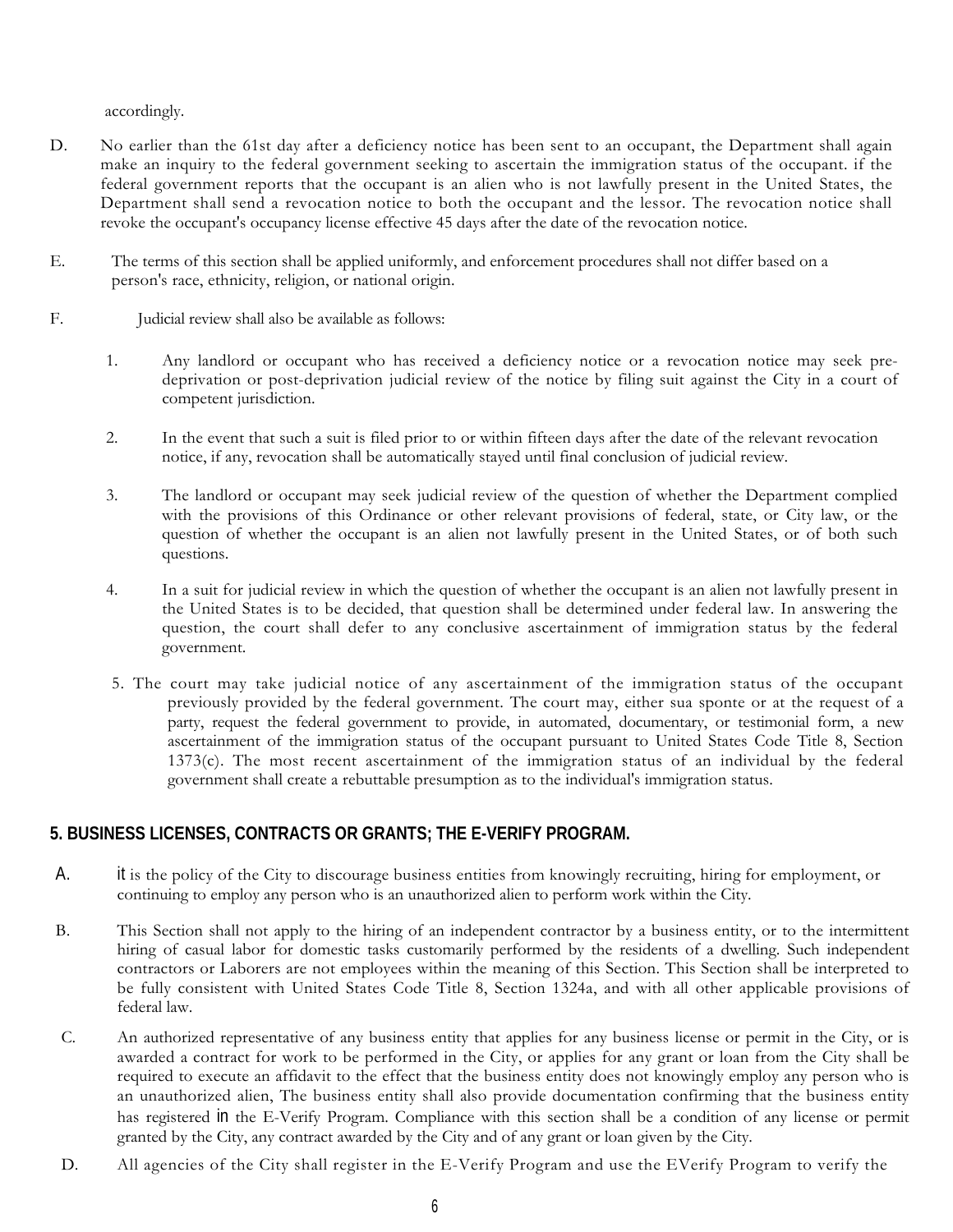authorization of employment in the United States of each employee hired after such registration.

- E. Every business entity employing one or more employees and performing work within the City shall register in the E-Verify Program within 60 days after the effective date of this Ordinance, and shall use the E-Verify Program to verify the authorization of employment in the United States of each employee hired after such registration.
- days after the effective date of this Ordinance shall register in the E-Verify Program prior to commencing any work within the City, and shall use the E-Verify Program to verify the authorization of employment in the United F. Any business entity employing one or more employees that begins performing work within the City later than 60 States of each employee hired after such registration.
- G. In the enforcement of this Section, at no point shall any City official attempt to make an independent determination of the authorization of employment in the United States of any individual employed by a private business entity in the City.
- H. This Section shall be enforced by the City Attorney as follows:
	- 1 If a business entity possesses a license, permit, contract, loan, or grant issued by the City and violates this Section, by failing to register in the EVerify Program and verify the authorization of employment in the hearing before the City Council. Due process, including notice, the opportunity to present evidence and to be heard, and the right to appeal to the District Court of Dodge County, shall be accorded to all parties. If the terms of such license, permit, contract, loan or grant, revoke the license, cancel the contract, recall the grant or accelerate the loan and institute an action to collect any sums due. United States of each employee hired after such registration, the business entity shall be tried at a public the City Council determines that a person or business entity has violated this Section, it may, according to
	- 2. The City Attorney may bring a civil action against any business entity suspected of violating this section, by City Attorney may seek injunctive relief compelling the business entity to comply with this section. failing to register in the E-Verify Program and verify the authorization of employment in the United States of each employee hired after such registration, in a court of competent jurisdiction in Dodge County. The

The following judicial review shall also be available:

- 1. Any business entity that is subjected to enforcement under this Ordinance may seek pre-deprivation or post-deprivation judicial review of the enforcement of this Ordinance with respect to such business entity in any court of competent jurisdiction. While such judicial review is occurring, any actions by the City to revoke a license, permit, contract, loan, or grant issued by the City shall be stayed.
- 2. Any business entity or employee subject to the terms of this Ordinance may seek judicial review of the question of whether the City has complied with the provisions of this Ordinance or other relevant provisions of federal, state, or City law in the County Court for Dodge County, or in any other court of competent jurisdiction.

# SECTION 2. CONSTRUCTION AND SEVERABILITY:

- A. The requirements and obligations of this section shall be implemented in a manner fully consistent with federal law regulating immigration and protecting the civil rights of all citizens, nationals, and aliens.
- B. If any part or provision of this Ordinance is in conflict or inconsistent with applicable provisions of federal or state statutes, or is otherwise held to be invalid or unenforceable by any court of competent jurisdiction, such part of provision shall be suspended and superseded by such applicable laws or regulations, and the remainder of this Chapter shall not be affected thereby.